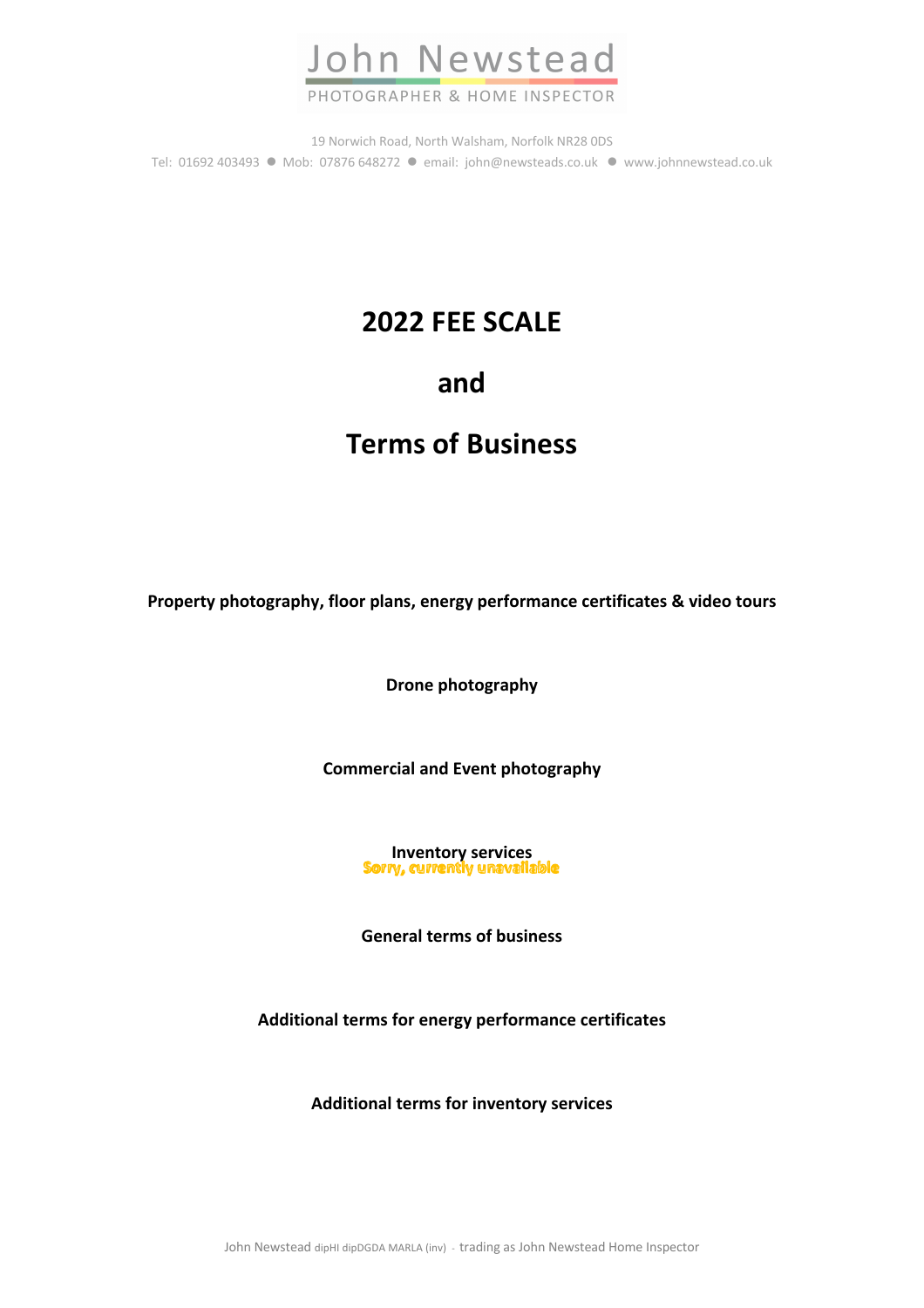# John Newstead

# PHOTOGRAPHER & HOME INSPECTOR

19 Norwich Road, North Walsham, Norfolk NR28 0DS

Tel: 01692 403493 · Mob: 07876 648272 · email: john@newsteads.co.uk · www.johnnewstead.co.uk

|                                                | Up to £250,000       | £251-500,000           | £500-1M              | $£1-2M$              |
|------------------------------------------------|----------------------|------------------------|----------------------|----------------------|
| Photography                                    | £45                  | £55                    | £80                  | £100                 |
| (approx. time allowed)                         | (up to 45 mins)      | (up to 1 hour 15 mins) | (up to 2 hours)      | (up to 2½ hours)     |
| Floor plan                                     | £25                  | £30                    | £40                  | £50                  |
| <b>Energy performance</b><br>certificate (EPC) | £50                  | £60                    | £70                  | £85                  |
| Photography &                                  | £60                  | £70                    | £95                  | £120                 |
| floor plan                                     | (up to 1 hour)       | (up to 1 hour 30 mins) | (up to 2½ hours)     | (up to 3 hours)      |
| EPC @ floor plan                               | £65                  | £75                    | £100                 | £125                 |
| Photography, EPC                               | £90                  | £110                   | £150                 | £175                 |
| and floor plan                                 | (up to 1.5 hours)    | (up to 1 hour 45 mins) | (up to 3 hours)      | (up to 4 hours)      |
| Walk-through                                   | £75                  | £95                    | £120                 | £150                 |
| property video                                 | (up to 1hr at        | (up to $1.5$ hrs at    | (up to 2 hrs at      | (up to 2.5 hrs at    |
| (additional charge where                       | property with 2-3min | property with 3-4min   | property with 4-5min | property with 5-6min |
| drone footage required)                        | video produced)      | video produced)        | video produced)      | video produced)      |

## **Fee Scale – Property photography, floor plans, EPCs & Property walk-through video tours**

• Rates apply to a 20 mile radius of North Walsham. Excess mileage calculated at 50p per mile will be added where the round trip exceeds 40 miles.

- Photographs will be professionally edited and supplied as digital images via a download link (Dropbox or Wetransfer). Skies will be replaced where beneficial to the completed image.
- Whilst the photographer will be happy to move a few minor items to improve the final image, a 'home staging' service is not provided as part of the service provided. The homeowner/estate agent should, as far as possible, prepare the property beforehand (see 'preparing for property photography' in the John's property blog section of my web site for guidance)
- The times shown in brackets state the amount of time that is allowed on site. Where more time is required an additional fee of £50 per hour will be charged. More time is often required where the homeowner wishes to stage rooms during the photography visit or where a wider than usual range of shots is required (several additional 'lifestyle' shots, photos of the general area etc.) Where additional time is required this must be agreed at the time of booking as it will not always be possible to extend the duration of the visit without prior notice.
- Floor plans are 2D and are provided as jpegs.
- EPCs are emailed as pdf attachments. Printed copies can be sent by post if required (no additional charge for up to two printed copies). Please see additional terms and conditions for EPCs on page 5)
- Reduced rates are available to estate agents and other property professionals ordering a minimum of five jobs per month.
- Quotations for properties priced above £2M can be provided on an individual basis.
- Where an arranged appointment is cancelled or postponed with less than 24 hours notice a fee equivalent to half the amount that would have been charged for the service ordered may be charged.
- Fees applicable to work carried out in .
- John Newstead dipHI dipDGDA MARLA (inv) trading as John Newstead Home Inspector • See additional 'General Terms of Business' on page 6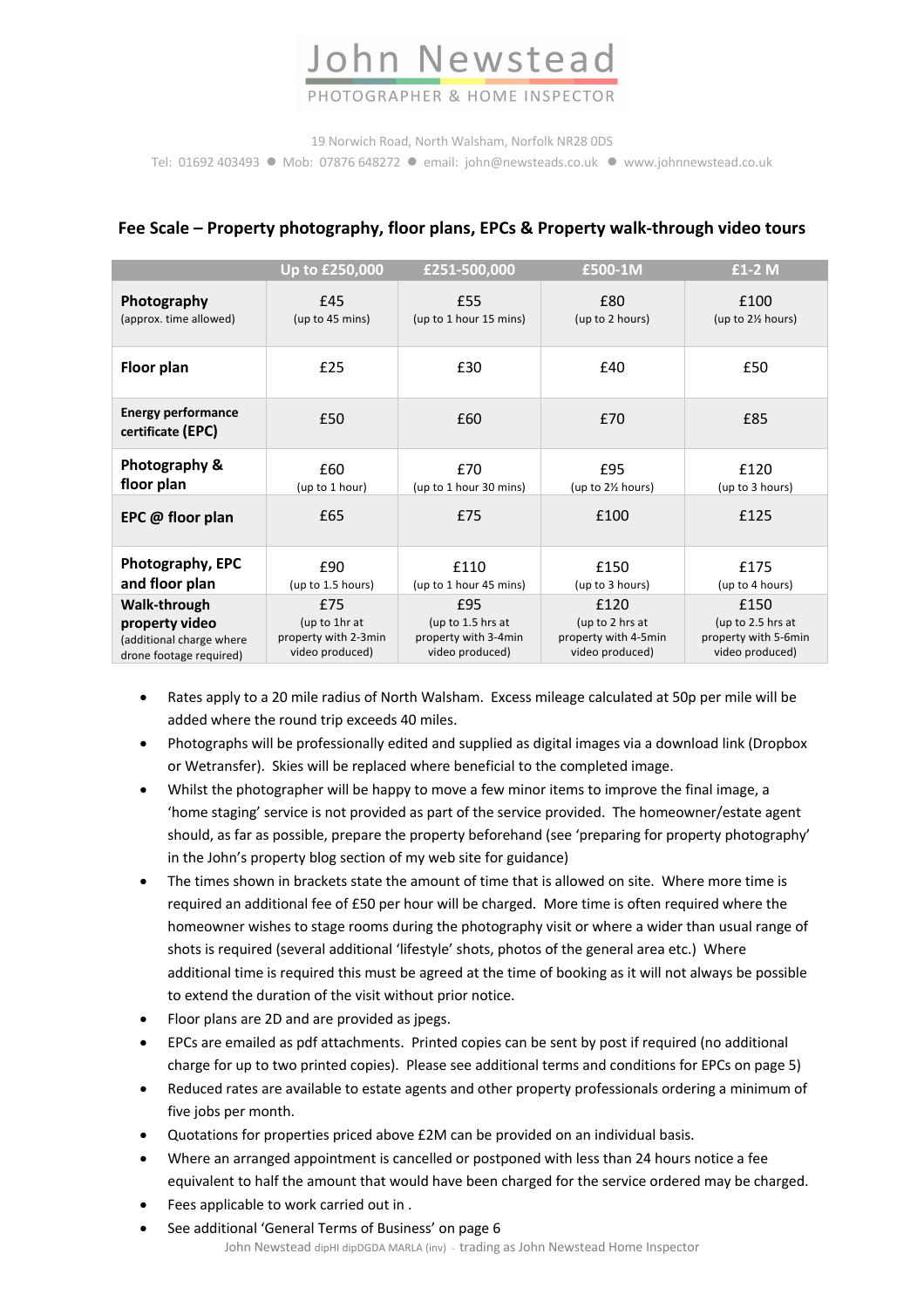

PHOTOGRAPHER & HOME INSPECTOR

19 Norwich Road, North Walsham, Norfolk NR28 0DS Tel: 01692 403493 · Mob: 07876 648272 · email: john@newsteads.co.uk · www.johnnewstead.co.uk

# **Drone photography**

| Drone photography carried out at the same visit as regular photography/EPC or floor plan | From |
|------------------------------------------------------------------------------------------|------|
| service                                                                                  | £35  |
| Drone photography provided as a separate service or where a return visit is necessary to | From |
| capture the drone shots                                                                  | £60  |

- Prices based on up to 10 images being provided from photos taken in a single flight.
- Where images require separate flights from other positions additional charges may be made
- A Class 0 drone of 249g weight is used for aerial photography
- John Newstead is registered as a drone operator with the Civil Aviation Authority.
- Drone flights cannot take place in rainy/windy conditions (even light rain)
- Where a planned drone flight has been arranged to coincide with normal photography, EPC or floor plan service but is rearranged due to adverse weather conditions the final images will be charged at the rate for separate drone service.
- Rates apply to a 20 mile radius of North Walsham. Excess mileage calculated at 50p per mile will be added where the round trip exceeds 40 miles.
- Fees applicable to work carried out in 2022.
- See additional 'General Terms of Business' on page 6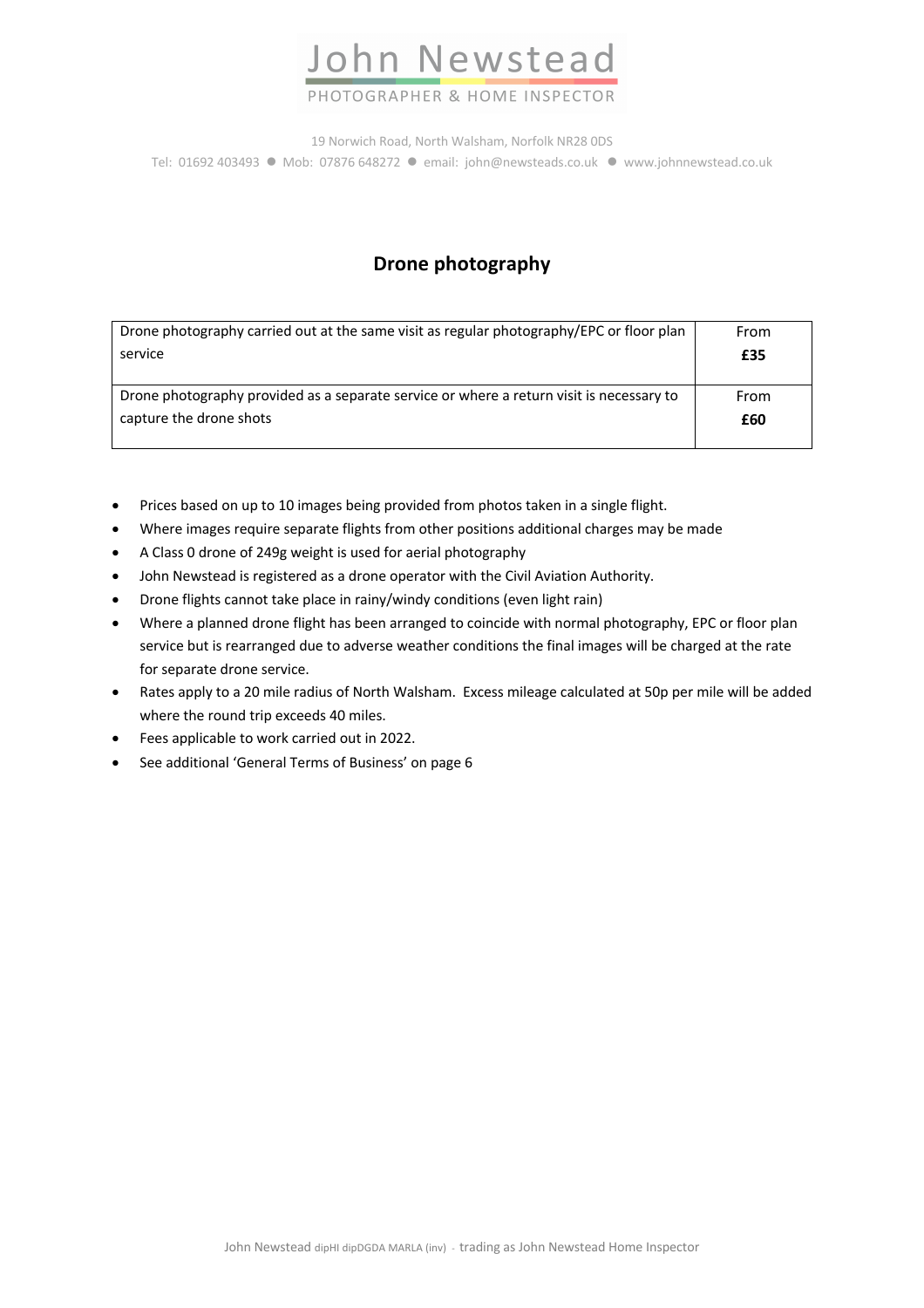

## PHOTOGRAPHER & HOME INSPECTOR

19 Norwich Road, North Walsham, Norfolk NR28 0DS Tel: 01692 403493 · Mob: 07876 648272 · email: john@newsteads.co.uk · www.johnnewstead.co.uk

|                    | Fee  | Time on site  | <b>Details</b>                      |
|--------------------|------|---------------|-------------------------------------|
| <b>Hourly rate</b> | £95  | 1 hour        | Approx 50<br>edited shots provided  |
| Half day           | £250 | Up to 3 hours | Approx 150<br>edited shots provided |
| Full day           | £400 | Up to 7 hours | Approx 300<br>edited shots provided |

## **Fee scale - Commercial and event photography**

- Half day = up to 3 hours on site for locations up to 20 mile radius of North Walsham
- Full day = up to 7 hours on site for locations up to 20 mile radius of North Walsham
- Where it is anticipated that more shots will be required than stated above please ask for a separate quote, which will reflect the additional editing time required.
- Where an arranged appointment is cancelled or postponed with less than 24 hours notice a fee equivalent to half the amount that would have been charged for the service ordered may be charged.
- Completed photographs supplied as digital downloads via Dropbox or Wetransfer.
- Fees applicable to work carried out in 2022.
- Excess mileage calculated at 50p per mile will be added where the round trip exceeds 40 miles.
- An additional photographer can be provided for larger events. Quotations for jobs requiring two photographers can be provided on request
- See additional 'General Terms of Business' on page 6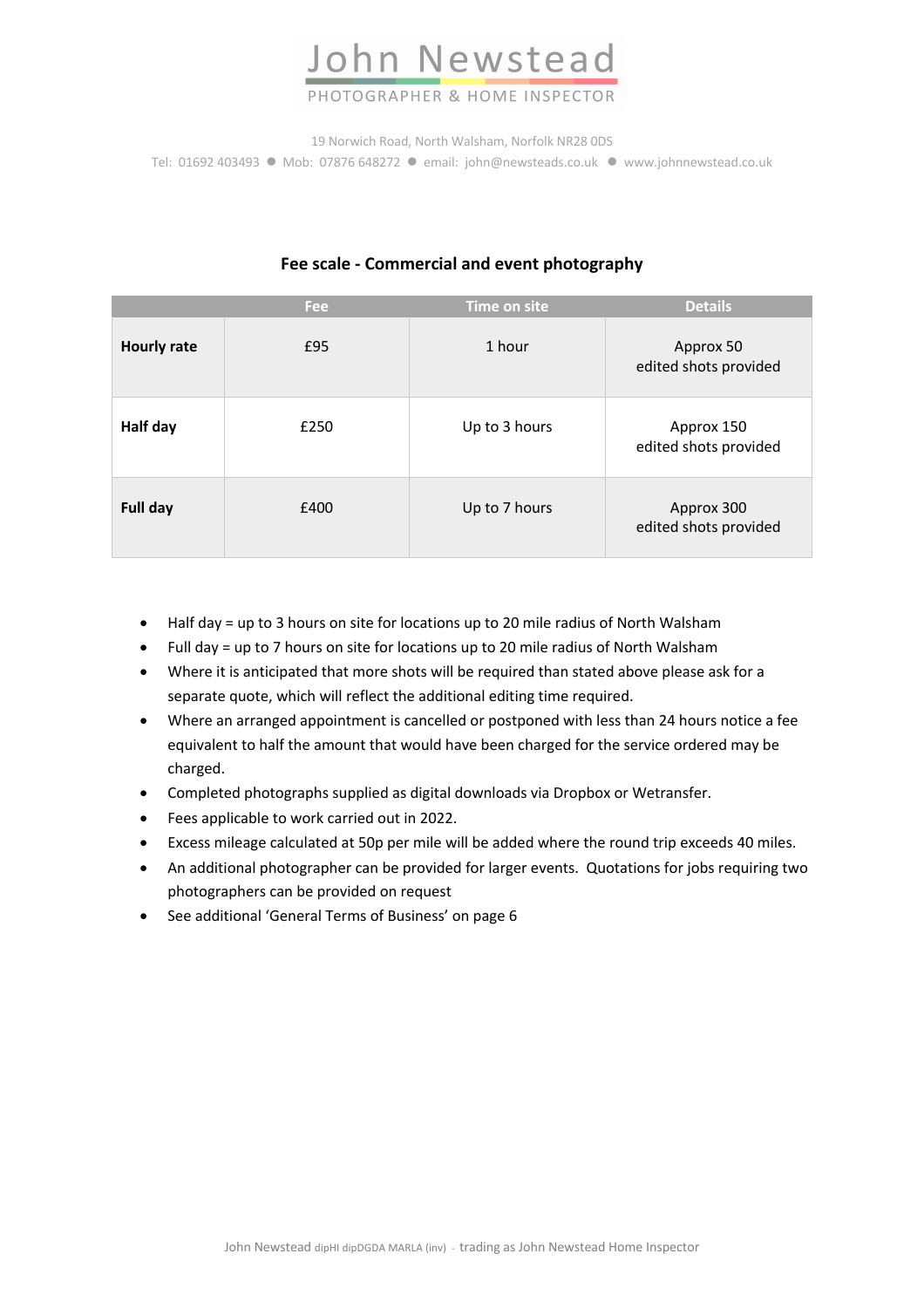

## PHOTOGRAPHER & HOME INSPECTOR

19 Norwich Road, North Walsham, Norfolk NR28 0DS

Tel: 01692 403493 · Mob: 07876 648272 · email: john@newsteads.co.uk · www.johnnewstead.co.uk

|                                    | Up to £600<br>per calendar month | £600-800<br>per calendar month | £801-1000<br>per calendar month                                                                                | £1000-1500<br>per calendar month |
|------------------------------------|----------------------------------|--------------------------------|----------------------------------------------------------------------------------------------------------------|----------------------------------|
| Inventory<br>(furnished)           | £90                              | £100                           | £110                                                                                                           | £120                             |
| Inventory<br>(unfurnished)         |                                  |                                |                                                                                                                | £105                             |
| Inventory update*<br>(furnished)   |                                  |                                |                                                                                                                | £95                              |
| Inventory update*<br>(unfurnished) |                                  |                                | sorry, due to on services at e not cut fentily available to the term of the state of the state of the state of | £75                              |
| <b>Check-in</b><br>(furnished)     |                                  |                                |                                                                                                                | £70                              |
| Check-in<br>(unfurnished)          |                                  |                                |                                                                                                                | £55                              |
| Mid-term<br>inspection             |                                  |                                |                                                                                                                | £45                              |
| <b>Check-out</b><br>(furnished)    |                                  |                                |                                                                                                                | £70                              |
| <b>Check-out</b><br>(unfurnished)  | £40                              | £45                            | £50                                                                                                            | £55                              |

#### **Fee Scale – Inventory services**

- \*Inventory update prices only apply where the original inventory was produced by John Newstead and requires an update within three years of the date of the original inventory. Revision of the written information will take place and a full range of new photographs taken. Where a property has been substantially altered a new inventory will be required.
- An inventory should be produced as near as possible to the tenancy commencement date and the property must be in the condition it will be handed over to the tenant at the time of the inventory inspection.
- Rates apply to a 20 mile radius of North Walsham. Excess mileage calculated at 50p per mile will be added where the round trip exceeds 40 miles.
- Quotations for larger properties can be provided on an individual basis
- Where an arranged appointment is cancelled or postponed with less than 24 hours notice a fee equivalent to half the amount that would have been charged for the service ordered may be charged.
- Fees applicable to work carried out in 2022.
- See additional 'General Terms of Business' on page 6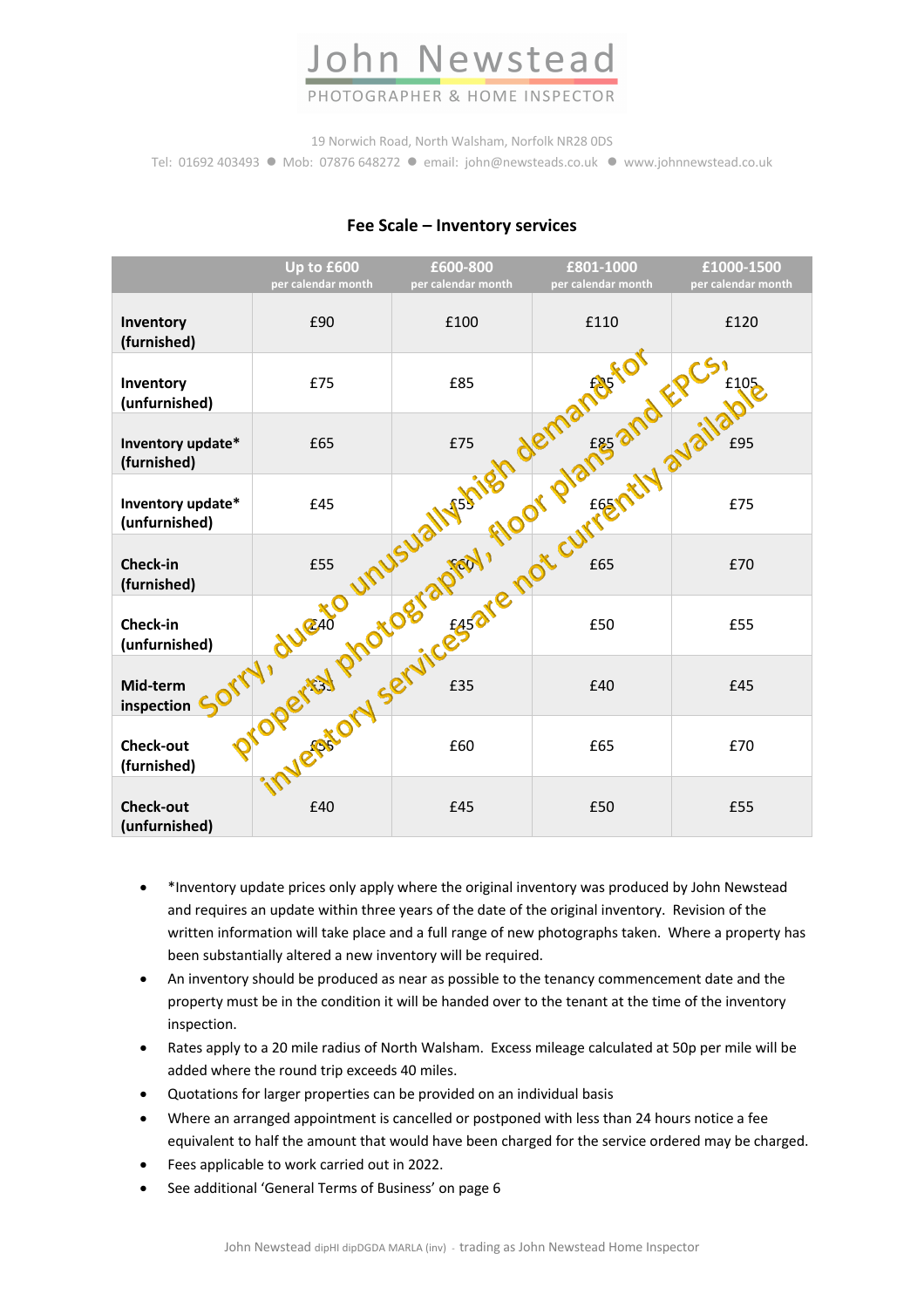

19 Norwich Road, North Walsham, Norfolk NR28 0DS Tel: 01692 403493 ● Mob: 07876 648272 ● email: john@newsteads.co.uk ● www.johnnewstead.co.uk

## **General Terms of Business**

#### **Fees**

The amount of fees to be charged is set out separately on the previous pages. Repeat visit will only be made free of charge in the event of an error by John Newstead Home Inspector. In all other circumstances an extra visit will incur an additional charge based on an hourly rate of £40 plus a mileage rate of 50p per mile. John Newstead Home Inspector reserves the right to make a charge of up to half the full fee for the particular service where an appointment is cancelled with less than 24 hours notice.

#### **Payment**

Payment for individual assignments should be made within 14 days of the invoice date. Details of how to make payments to John Newstead Home Inspector are set on the invoice. Where an account has been set up statements will be issued on a monthly basis. Payment terms are 30 days from the statement date.

#### **Weather**

Occasionally extreme weather conditions (fog, heavy rain or snow) may make it impossible to attend the appointment or prevent photos from being taken due to poor visibility. In such cases John Newstead Home Inspector will agree an alternative appointment date and there will be no charge for the postponed appointment. However, where weather conditions are poor but not extreme (a dull day, light rain etc) the appointment should proceed as planned and the final photos will be edited (including sky replacement where beneficial.) Where an appointment is postponed or cancelled with less than 24 hours notice because of poor but not extreme weather conditions a fee equivalent to half the amount that would have been charged for the service ordered may be charged.

#### **Data protection**

Any personal information regarding the seller/landlord that is recorded will be held safely and securely by John Newstead Home Inspector and the seller/landlord has the right to see these records. Only information that is relevant to the preparation of Energy Performance Certificates, Inventories and Sales/Lettings particulars will be recorded.

#### **Force Majeure**

John Newstead Home Inspector will not be liable for a delay or failure to deliver a service due to reasons which are beyond his reasonable control.

#### **Delivery and timescales**

All reports (energy performance certificates, inventories and sales/letting particulars) will be electronically delivered to the agent within 48 hours of the inspection unless alternative arrangements have been agreed in writing prior to the inspection taking place.

**Photo release** (\*client is the person/company paying for the photos –usually the estate agent but in some cases the property vendor) John Newstead Home Inspector consents to his client\* using property photographs for the purposes of marketing the property. John Newstead Home Inspector reserves the right to use the photographs for editorial, advertising or any other use for the purpose of marketing the services of John Newstead Home Inspector. Should the vendor wish to use the photos taken by John Newstead Home Inspector for marketing with subsequent estate agent(s) they should refer to the terms of business of the original estate agent if that agent was the client\* of John Newstead Home Inspector.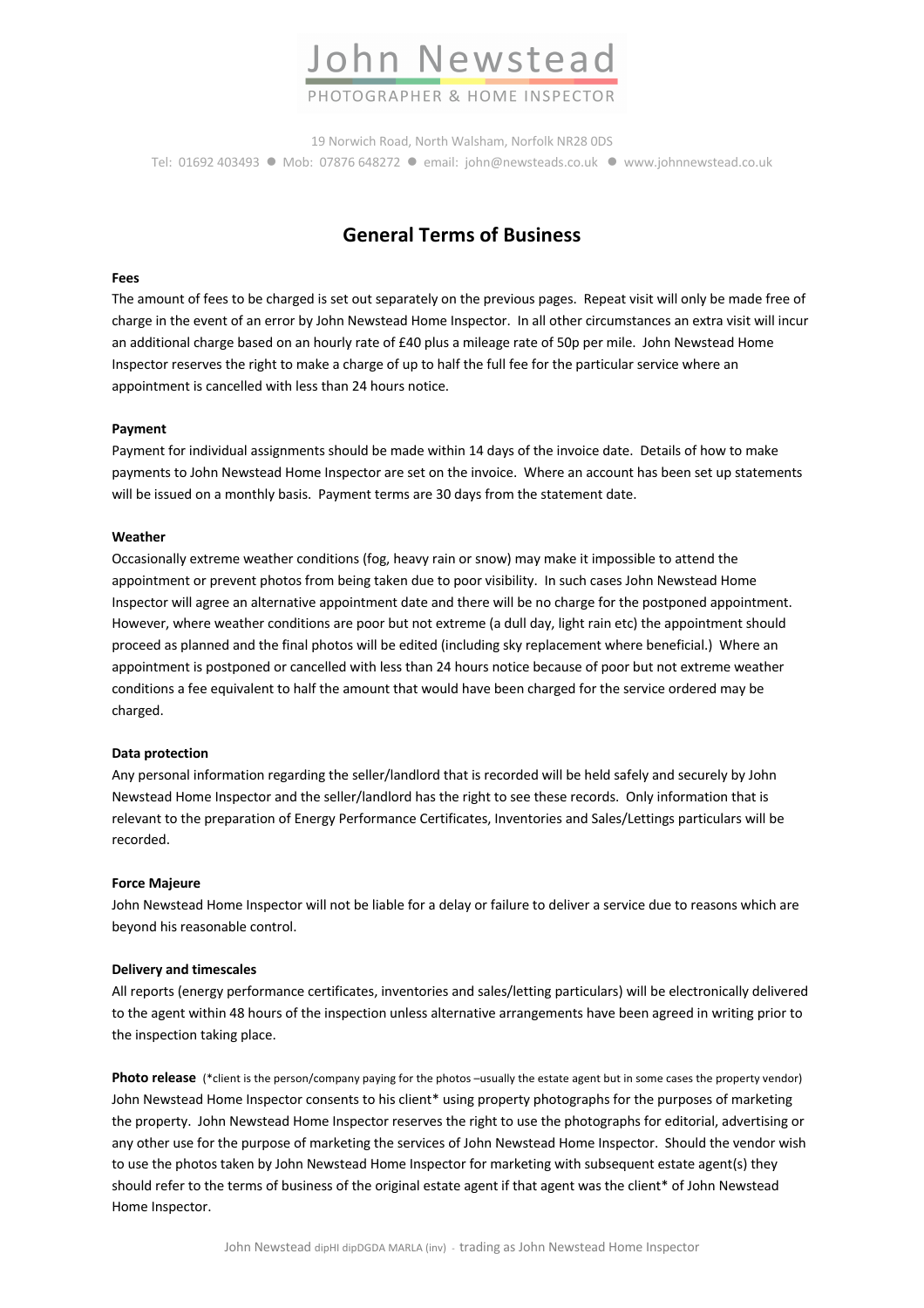

19 Norwich Road, North Walsham, Norfolk NR28 0DS Tel: 01692 403493 · Mob: 07876 648272 · email: john@newsteads.co.uk · www.johnnewstead.co.uk

#### **Energy Performance Certificates**

- John Newstead is accredited to produce EPCs by Elmhurst Energy (Accreditation number NO25-0001) and produces EPCs using Elmhurst software.
- John Newstead will act in accordance with the National Occupational Standards for Domestic Energy Assessors
- The Energy Performance Certificate (EPC) is a report on the energy efficiency of the property at the date of inspection.
- The completed EPC gives information about the property and recommendations for energy improvements
- The EPC is not a survey and does not include a valuation of the property.
- The EPC does not warn of any health and safety risks
- The inspection is visual and non-invasive. No testing of equipment/services will take place
- The completed EPC is placed on the Landmark national EPC register. This is a statutory requirement. An EPC is not valid until it has been entered into this register.

#### What is inspected

- Externally, the parts of the property that can be seen from within its grounds and adjoining public/communal areas
- Internally, the parts of the property that can be safely accessed without moving heavy items, lifting carpets/floor coverings or accessing unsafe areas.
- The loft areas where access is possible using a 3m ladder and from within the loft spaces where it is safe to enter. Where joists are covered the loft areas the loft areas will be inspected visually without fully entering the loft space.

#### What is not inspected

- Externally, parts of the property that can only be inspected from someone else's private grounds or property, and parts of the property that could only be seen using a ladder higher than 3m.
- Internally, areas that are behind secured trap doors, behind heavy furniture or filled cupboards, floor surfaces beneath fixed floor coverings.
- Loft areas where there is no access or safe access is not possible.

#### **Complaints procedure**

- In the event of a complaint or query John Newstead Home Inspector should be contacted in the first instance. Contact details are printed on the EPC.
- Complaints will be taken seriously and all efforts made to investigate the circumstances and resolve issues
- John Newstead Home Inspector will advise NES of any complaint received
- If the complainant is not satisfied with the outcome the matter can be escalated by writing to Elmhurst Energy, 16, St Johns Business Park, Lutterworth, Leicestershire, LE17 4HB

Quote ref: N025-0001